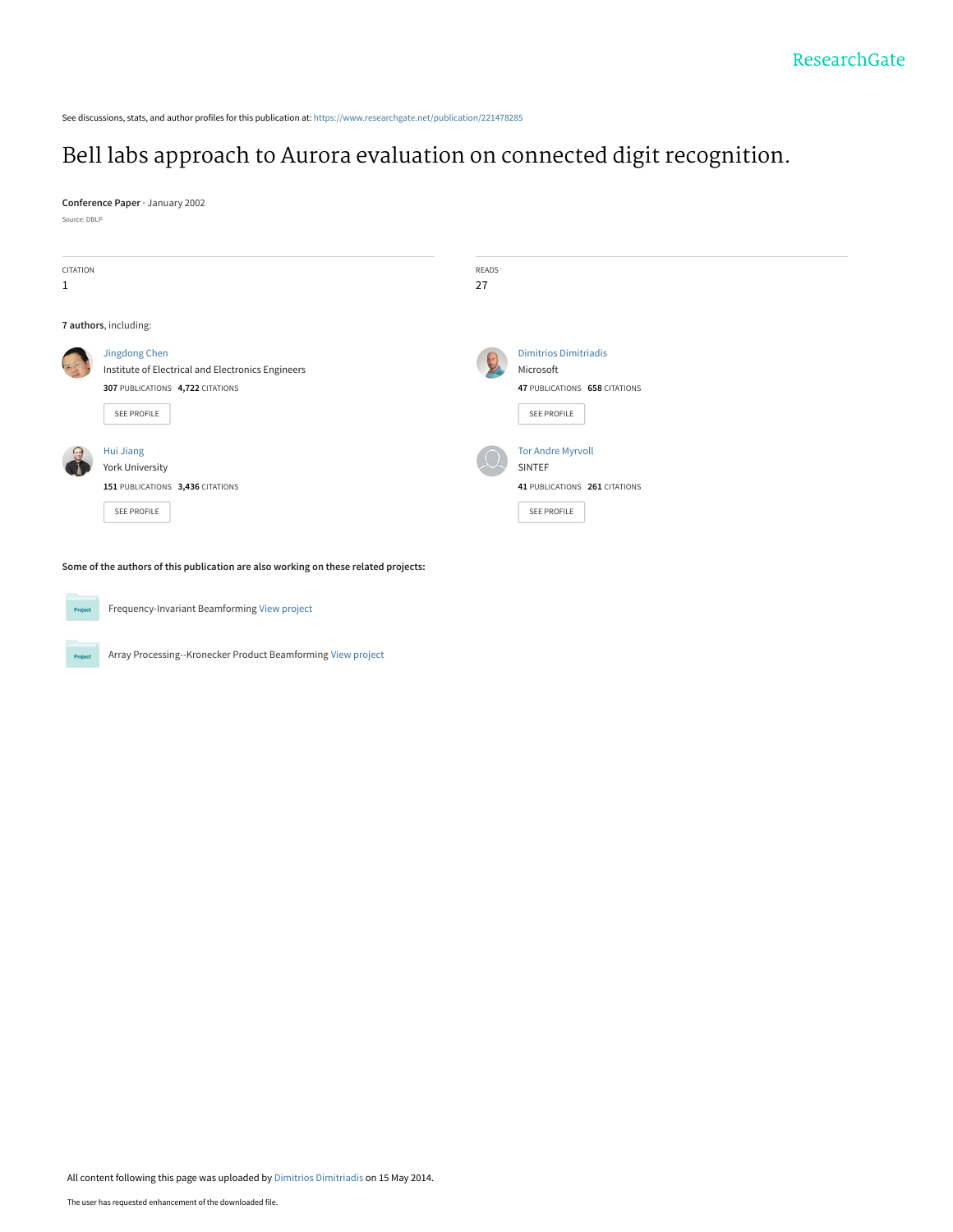# **BELL LABS APPROACH TO AURORA EVALUATION ON CONNECTED DIGIT RECOGNITION**

*Jingdong Chen Dimitris Dimitriadis Hui Jiang Qi Li Tor Andre´ Myrvoll Olivier Siohan Frank K. Soong*

Multimedia Communications Research Laboratory Bell Labs, Lucent Technologies Murray Hill, NJ 07974, USA

# **ABSTRACT**

In this paper we study various front-end features, modeling and adaptation algorithms on the Aurora 3 databases, including auditory, moment, and AM-FM modulation features, context-dependent digit models, segmental K-means training, discriminative training, and model adaptations. The evaluation results on Aurora 3 are presented with a brief summary of our Aurora 2 results.

#### **1. INTRODUCTION**

The Aurora evaluation is for researchers to test their algorithms on noise robustness and compare results measured on the same databases. So far, there are two tasks on the Aurora evaluation, Aurora 2 and 3, both are for connected digit recognition. While the Aurora 2 databases use the controlled experiments by adding noise digitally to clean English digit strings [1], the Aurora 3 databases are collected in a real-world car environment in 4 languages. In this paper, we report our evaluation results on two of the languages, Spanish and German.

#### **2. BELL LABS APPROACHES**

In this section, we present our baseline system then describe the different feature sets that have been used for this evaluation. Alternative training strategies and acoustic model adaptation techniques are also reviewed.

**A. Context-Dependent Model:** Similar to last year approach [1], we have decided to use context-dependent (CD) digit models, together with Bell Labs recognition engine as backend. This contrasts with the official Aurora backend that is based on whole-word digit models and the HTK engine. The official backend setup typically leads to poorer results, especially in larger databases, and we believe that a better baseline is beneficial to properly study the effect of different front-ends on the final recognition performance.

Last year, we investigated several approaches to build CD digit models. Given the limited amount of training data, especially in the Aurora3 databases, it is required to rely on some tying techniques to build CD digit models. The Head-Body-Tail digit model structure (HBT) assumes that CD digit models are built by concatenating a leftcontext-dependent unit (head) with a context-independent unit (body) followed by a right-context-dependent unit (tail). For example, assuming that the lexicon contains 10 digits plus a silence model, each digit model consists of a set of 1 body, 11 heads and 11 tails (representing all left/right contexts) [2]. We typically model each head and tail with a 3-state HMM, while a 4-state HMM is used for each body. Most of the experiments done this year have been based on the HBT structure. CD digit models can also be built as triphone models using a decision tree. This is the approach we introduced last year [1], and some of this year experiments have been carried out using this model topology.

**B. Auditory Feature:** The new auditory front-end in our recognition system was developed to mimic the robust human hearing in adverse acoustic environments [3, 4]. In the front-end, efficient signal processing functions were implemented to satisfy both real-time and computation cost requirements. Based on the analysis of the outer and middle ear, a transfer function was constructed to replace the commonly used preemphasis filter, and then a new set of digital auditory filters, which simulate auditory filtering in the cochlea, replaces those used in the MFCC and PLP. The auditory feature extraction procedure consists of: an outer-middle-ear transfer function, FFT, frequency conversion from linear to the Bark scale, auditory filtering, nonlinearity, and discrete cosine transform (DCT). In our previous study[3], the feature has been evaluated in two tasks: connected-digit and large vocabulary, continuous speech recognition under various noise conditions, using both handset and hands-free data in landline and wireless transmission with additive car and babble noise. Compared with the LPCC, MFCC, MEL-LPCC, and PLP features, the auditory feature achieved significant performance improvement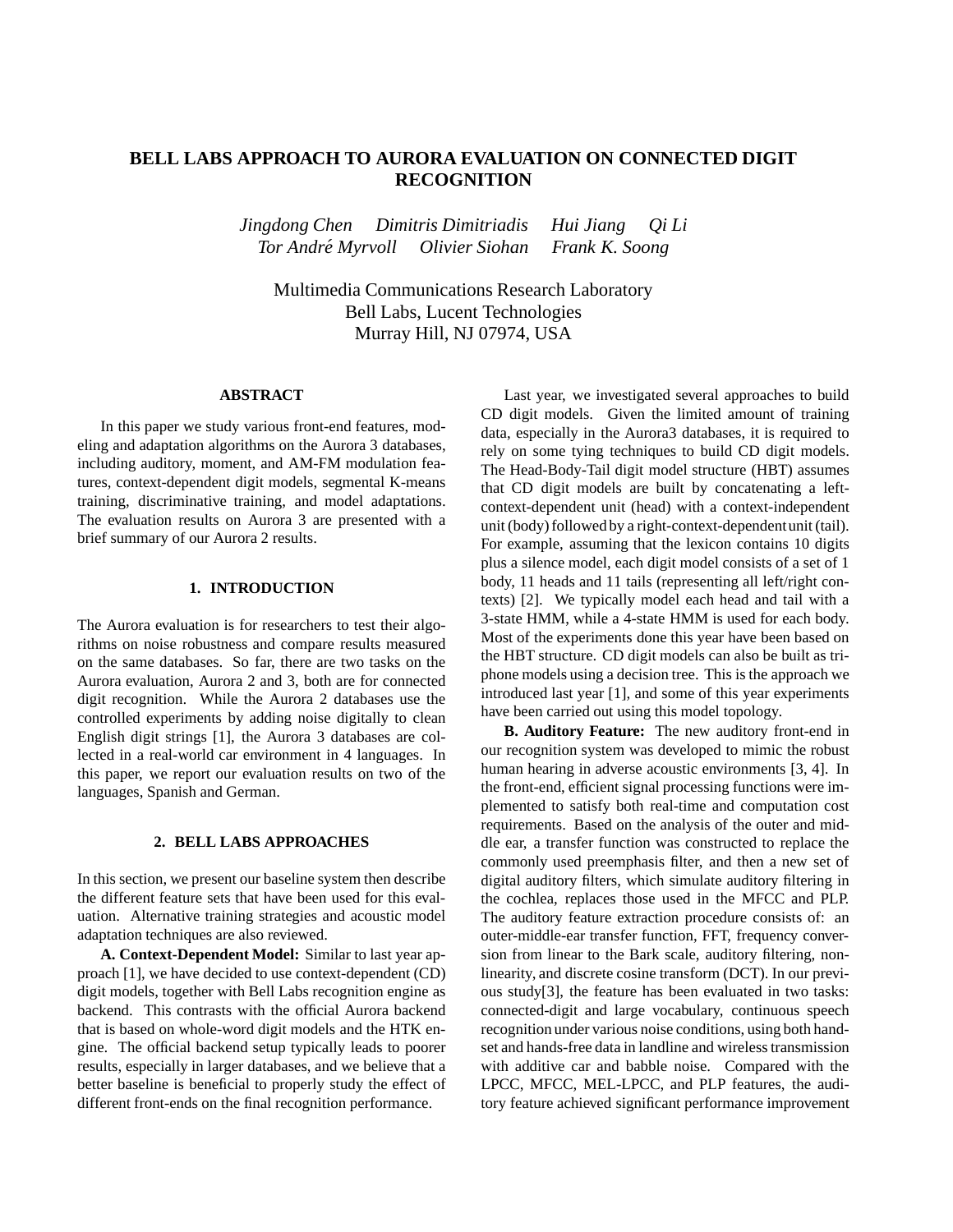in the connected-digit and the Wall Street Journal tasks[3]. The major improvement is due to the new auditory filters.

**C. Normalized Moment Feature:** Spectral subband centroid (SSC) feature was first proposed for speech recognition [5] and then extended by incorporating the dynamic SSC [6]. Inspired by the concept of SSC, a more generalized, normalized subband spectral moments (NSSM) was proposed for noisy speech recognition [7]. In brief, we divide the full band into total of  $I$  subbands, the NSSM of order *p* for the *i*-th subband is defined by

$$
N M^{p}(t,i) = \frac{M^{p}(t,i)}{M^{0}(t,i)} = \frac{\int_{0}^{\pi} \omega^{p} w_{i}(\omega) P(t,\omega) d\omega}{\int_{0}^{\pi} \omega^{p} P(t,\omega) d\omega} \quad (1)
$$

where  $M^p(t, i)$  indicates the *i*-th subband moment of order p at time t,  $w_i(\omega)$  is the frequency response of the *i*-th bandpass filter, and  $P(t, \omega)$  the short-term power spectrum of the speech signal at frame  $t$ . In this paper, the NSSMs of order 2 are applied to the Aurora 3 task with a HBT model structure. Each frame is represented in the energy and 12 NSSM features estimated from unsmoothed FFT power spectrum using 12 rectangular band-pass filters with 50% overlap, distributed along a linear scale [7].

**D. AM-FM Modulation Feature:** There exists some evidence that leads us to analyze speech signals in their amplitude and frequency modulation(AM-FM) components which vary continuously. We estimate these variations using the Teager-Kaiser energy-tracking operator [9] energy separation algorithm (ESA). This algorithm demodulates narrowband AM-FM signals by tracking the physical energy implicit in the source and separating it into amplitude and frequency components. For implementation purpose, we first convert discrete samples into corresponding continuous signals by using smoothing splines [8] before we apply the continuous-time ESA.In speech recognition experiments we create a hybrid feature vector by augmenting the standard auditory feature vector with the FM-AM information.

The extraction of modulation features is as follows: (i) A filterbank of six, 50% overlapped Gabor bandpass filters with center frequencies near the averaged formant frequencies, is used. (ii) The output from each Gabor bandpass filter is demodulated via the Spline-ESA into instantaneous amplitude,  $a(t)$ , and frequency,  $f(t)$ , components. (iii) The lowpassed  $a(t)$  and  $f(t)$  are segmented into 30 ms frames, updated every 10 ms. (iv) For each analysis frame and each band, the weighted mean  $F_w$  and standard deviation  $B_w$  of the instantaneous frequency signal are estimated:

$$
F_w \equiv \frac{\int_1^T f(t) a^2(t) dt}{\int_1^T a^2(t) dt}
$$
 (2)

$$
B_w^2 \equiv \frac{\int_1^T \left[ (\dot{a}(t)/2\pi)^2 + (f(t) - F_w)^2 a^2(t) \right] dt}{\int_1^T a^2(t) dt}
$$
(3)

where  $T$  is frame length. (v) The FM percentage in each band,  $K_i = B_w/F_w$ , is computed.

**E. Channel-Dependent (ChD) Model:** In Aurora 3, the well-matched (WM) training scenario pools together heterogeneous data, close-talking and hands-free microphone recordings, based on a multi-style training paradigm. Since the well matched scenario is based on two very distinct environments, close-talking and hands-free. We build condition-dependent models by adapting a condition independent model. The condition independent model is built on the official WM training set. This model can then be adapted to both the hands-free and close-talking data by using SMAP [13].

Since we now have 2 models available for recognition, we need to decide which one should be used for each test utterance. This can be simply done by running recognition in parallel using the hands-free and close-talking models, and select the recognition hypothesis with the highest score. Using MFCC feature and HBT digit models, the baseline word error rate (WER) on the Spanish data is 4.0% on the WM test set. When using an oracle to select which model should be used for each test utterance, we obtain 0.6% WER on the close-talking data, and 6.5% WER on the hands-free data, for an average of 3.5% WER. By selecting the model based on the highest recognition score, the average WER on WM is 3.5%, similar to the oracle result. This illustrates the heterogeneity of the data, and indicates that the channel can be identified with high accuracy on this database.

**F. MCE/GPD Training:** Minimum classification error (MCE) is a discriminative training objective that associates with classification error directly [11]. The corresponding training algorithm named generalized probabilistic descent (GPD) algorithm has been used in Bell Labs for many years. Our large database evaluations have indicated that the MCE/GPD training can reduce training errors significantly, especially for the connected digit recognition tasks [3]. The algorithm has been applied to this Aurora 3 evaluation.

**G. Adaptation:** There are two conditions that make unsupervised adaptation for this task particularly challenging. For one, no information of speaker's identity or noise conditions is available. This means that a new, adapted model has to be estimated for every utterance. Second, the amount of adaptation data can be very scarce – as short as a monosyllable digit token.

The above conditions call for a transformation based approach like MLLR. The reason for this is that approaches like MAP [14] adaptation tend to adapt the erroneously recognized models away from the correct direction and the unseen(i.e., unrecognized) digits are left unmodified. But even the use of a single, global MLLR transformation can still be problematic when data for adaptation is in the order of a few hundred milliseconds.

In this work we use the transformation-based approach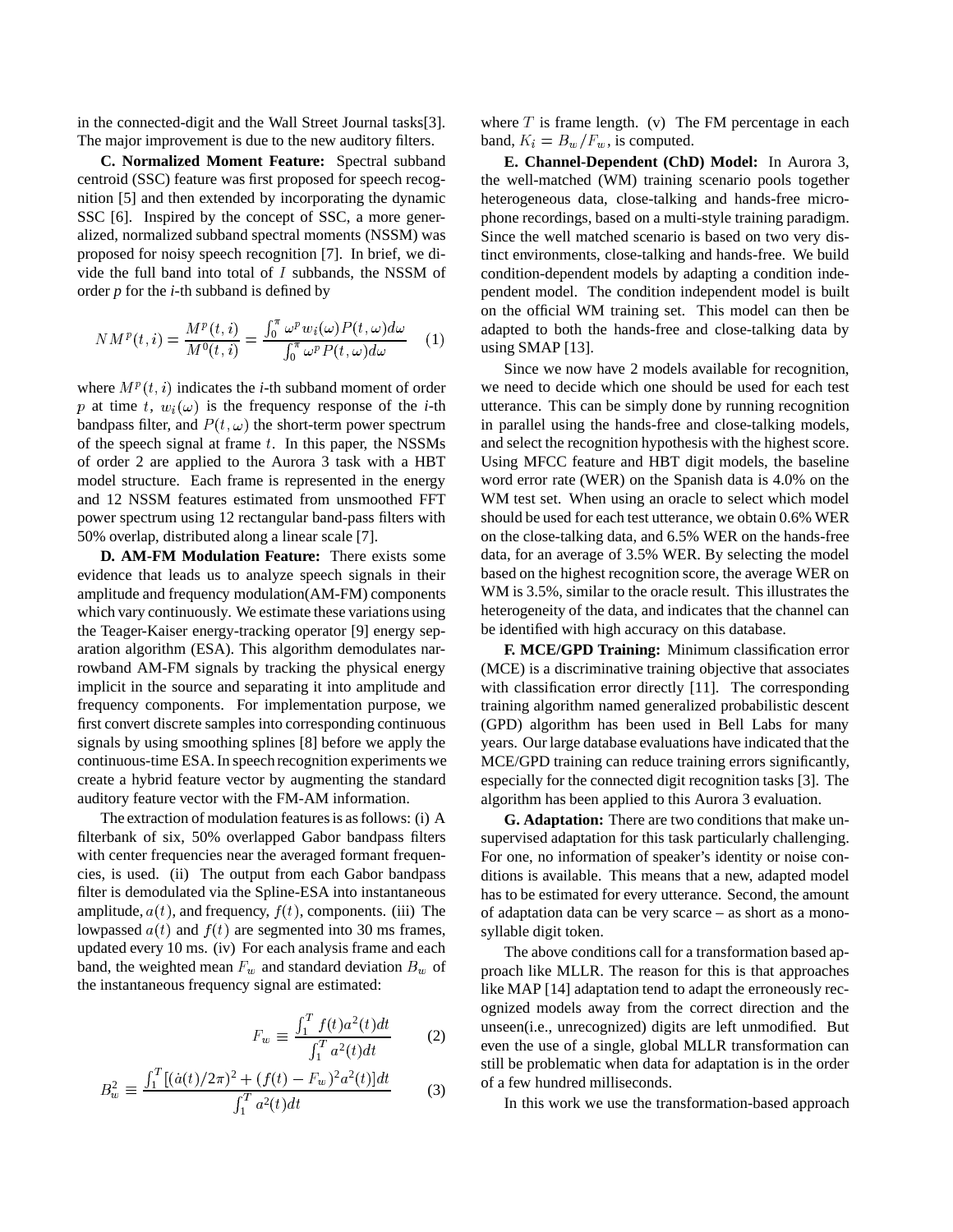described in [15]. Here the mean vectors of mixture components,  $\mu$ , are adapted using a diagonal transformation matrix, D, plus a translation vector, b, using the relation  $\hat{\mu} = D\mu + b$ . The transformation  $\{D, b\}$  is estimated in a maximum a posteriori sense, where the prior distribution,  $g(D, b | \Phi)$ , is based on a hybrid of hierarchical and empirical Bayes approaches. As complexity of the adaptation mapping can be controlled smoothly using the transformation prior distributions, this approach scales well for adaptation data ranging from mono-syllable digits to digit strings.

# **3. AURORA 3 EVALUATION**

We evaluated the above techniques on the Aurora 3 Spanish and German databases. All the features in our evaluation are 39-dimensional vectors including 12 cepstral coefficients, energy  $(c_0$  of DCT or short-term energy), plus their first and second order time derivatives, with the exception that the AM-FM feature uses 6 extra feature in additional to the auditory cepstral coefficients plus their derivatives. For a fair comparison, all the features were evaluated using the same HBT model structure. Although we did not use the standard HTK backend, the fixed model structure with the same model topology and the same number of parameters serves the same purpose for evaluation.

To speedup the training process, all the training data were first segmented into the HBT unit level by pre-trained HBT models on the LPCC feature. Initial models were trained based on the initial segmentation using the segmental K-means algorithm [10] and the auditory feature. The trained models were then used to segment the training data again. The final models for different features were trained based on the second segmentations. Compared to the forward-backward algorithm, the segmental K-means is much faster. Each approach is evaluated under three training and testing conditions as defined by the Aurora 3 task as well-matched (WM), medium-matched (MM), and highmismatched (HM) experiments.

**Spanish Database:** Several features were first evaluated on the Spanish database. As shown in Table 1, the approaches included: linear predictive coding coefficients (LPCC), mel-frequency cepstral coefficients (MFCC), normalized moment (Moment), auditory (Auditory or Aud.), and combined auditory and AM-FM modulation (Aud. + AM-FM) features. The training algorithm is maximum likelihood estimate (MLE). The HBT models were used except the MFCC case, where CD model was used with noise compensation on the HM condition [18]. The average is weighted average as defined in the standard spreadsheet<sup>1</sup>.

Furthermore, the generalized probabilistic descent (GPD) algorithm was applied to the LPCC, MFCC, and Auditory features to train the MCE models. The online adaptation

<sup>1</sup>Weighted Average =  $0.40$ WM +  $0.35$ MM +  $0.25$ HM.

Table 1: Comparisons on Different Features (%)

| $\sim$ 0.11, while 0.11 $\sim$ 111, where 1.12 $\sim$ 0.11, where $\sim$ 1.14 |      |      |      |                  |
|-------------------------------------------------------------------------------|------|------|------|------------------|
| Spanish                                                                       | WM   | MМ   | HМ   | Ave <sup>1</sup> |
| Aurora Baseline                                                               | 86.9 | 73.7 | 42.2 | 71.11            |
| $LPCC + MLE$                                                                  | 94.5 | 89.0 | 80.9 | 89.18            |
| $MFCC + MLE$                                                                  | 96.2 | 91.2 | 85.5 | 91.77            |
| $Centroid + MLE$                                                              | 94.1 | 89.0 | 82.7 | 89.47            |
| $(Aud + AM-FM)+MLE$                                                           | 95.2 | 88.3 | 85.2 | 90.29            |
| $\text{Aud} + \text{MLE}$                                                     | 96.0 | 91.0 | 86.2 | 91.80            |

Table 2: Comparisons on Training and Adaptation (%)

| Spanish                                | <b>WM</b> | <b>MM</b> | <b>HM</b> | Ave <sup>1</sup> |
|----------------------------------------|-----------|-----------|-----------|------------------|
| $LPCC + MLE + GPD$                     | 95.3      | 89.7      | 83.4      | 90.37            |
| $MFCC + MLE + GPD$                     | 96.2      | 89.3      | 83.3      | 90.56            |
| $MFCC + GPD + Adapt.$                  | 96.3      | 89.9      | 85.0      | 91.24            |
| $MFCC + ChD/MLE$                       | 96.5      |           |           |                  |
| $\text{Aud} + \text{MLE} + \text{GPD}$ | 96.2      | 91.0      | 87.1      | 92.11            |
| $Aud + GPD + Adapt.$                   | 96.2      | 91.1      | 87.7      | 92.14            |
| $Aud + ChD/MLE$                        | 95.6      |           |           |                  |

algorithm described above was applied to the MFCC and Auditory features to further improve the performances. The results are listed in Table 2.

**German Database:** The procedure of the German database evaluation is similar to the Spanish one and the results are listed in Tables 3 and 4. The training and testing utterances in the German database are much less than the Spanish one. Due to the small amount of data, the evaluation results may not be as significant as using a larger database.

Table 3: Comparisons on Different Features (%)

| German                    | WМ   | MМ   | <b>HM</b> | Average <sup>1</sup> |
|---------------------------|------|------|-----------|----------------------|
| Aurora Baseline           | 90.6 | 79.1 | 74.3      | 82.50                |
| $LPCC + MLE$              | 91.5 | 80.8 | 84.5      | 86.01                |
| $MFCC + MLE$              | 92.2 | 80.3 | 85.8      | 86.44                |
| $Moment + MLE$            | 90.3 | 77.5 | 83.6      | 84.15                |
| $\text{Aud} + \text{MLE}$ | 92.9 | 83.5 | 86.6      | 88.04                |

### **4. SUMMARY OF EVALUATIONS**

**Aurora 2 Evaluation:** Our Aurora 2 system differs radically from last year system [1]. We followed an approach fairly similar to Ellis' work [17]. The basic idea is to use a neural network to derive the posterior probability of the head, body and tail portion of a digit segment. The posterior probability vector is then used as feature vector and an HBT recognizer is built. We built two systems based on this principle. In the first one, the input of the neural network consists of a window of consecutive MFCC vectors, while the output consists of nodes representing the head,